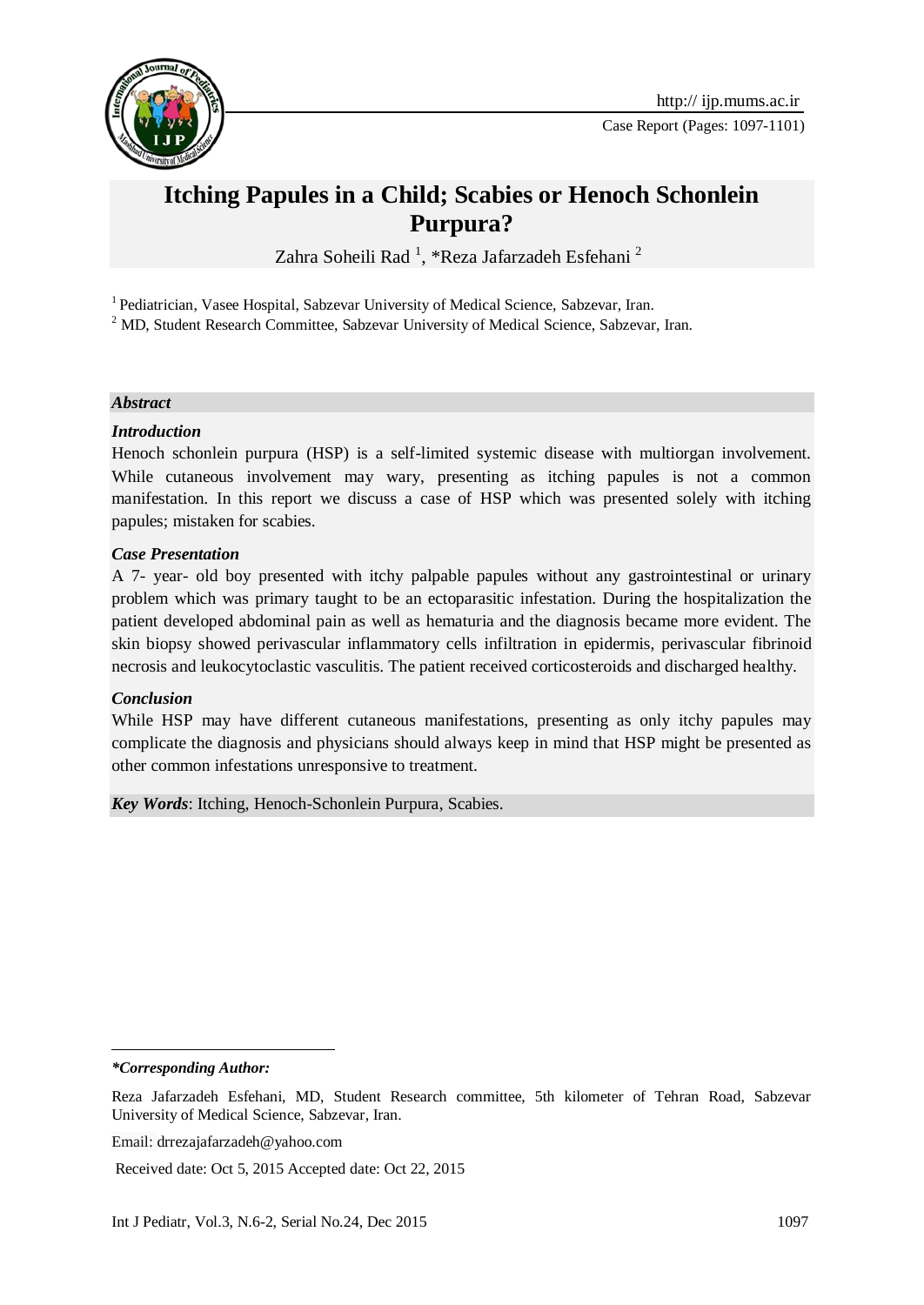### **Introduction**

Henoch-Schonlein purpura (HSP) is a systemic, self-limited small vessel vasculitis with an unclear etiology which will present with multi organ involvement [\(1\)](#page-3-0). The overall incidence of HSP is usually underestimated and varies geographically [\(1,](#page-3-0) [2\)](#page-3-1). HSP is mostly reported in Asians and most patients are commonly seen in spring and winter [\(1\)](#page-3-0). While most of HSP cases occurs in patients younger than 10 years, the peak incidence is between 4-6 years [\(1\)](#page-3-0).

Classic tetrad of arthritis or arthralgia, nonthrombocytopenic palpable purpura, renal and gastrointestinal tract involvement is seen in HSP [\(1\)](#page-3-0). Skin lesions in HSP will evolve from erythematous macular wheels to palpable purpura with ecchymosis and petechiae [\(1\)](#page-3-0). Atypical skin manifestation of HSP might be mistaken for urticaria, meningococcemia, dermatitis herpetiformis and systemic lupus erythematosus [\(3\)](#page-4-0). However, isolated itching papules are rarely reported in HSP. In this report we will present a case of HSP presented with isolated itching papules which was mistaken by ectoparasitic infestation.

# **Case Report**

A 7- year Caucasian boy visited a pediatrician because of itchy papules from 10 days ago. The skin manifestations were began from ten days ago; involving upper and lower extremities as well as buttock and finally the trunk; sparing head and neck. Figure.1 shows macules and papules on patient's feet and (Figure.2) shows the same lesions on patient's hands.

In both figures hemorrhagic crusts are visible. There was also arthralgia of right wrist which was recovered spontaneously 3 days before admission. The patient wasn't ill and had stable vital signs. There wasn't any sign of gastrointestinal or urinary problems. While the patient had used various antihistamines as well as topical creams and the itching was seriously bothering both mother and child, we decided for admission. The patient got antihistamines and topical corticosteroids, but the symptoms hadn't resolved. Because of skin manifestation and lack of other systemic findings, ectoparasitic infestations such as scabies came into conclusion. While the itches decreased, the patient got fever and mild periumbilical abdominal pain accompanied with arthralgia.

The complete blood count and urinalysis were both unremarkable. Also abdominal sonographic study did not reveal any pathologic finding. A skin biopsy was taken and perivascular inflammatory cells infiltration was seen in epidermis. Also tiny perivascular fibrinoid necrosis and leukocytoclastic vasculitis was reported. According to pathological report, abdominal pain, arthralgia and cutaneous lesions the diagnosis of HSP became more apparent. During the hospital stay the patient also got microscopic isolated hematuria. The patient was treated by adequate hydration and 1mg/kg/day corticosteroid and the dose was tapered within 2 weeks. The patient was discharged healthy without any abdominal pain or arthralgia and almost vanished skin lesions. As the patient got microscopic hematuria, a close follow up for 6 months was recommended.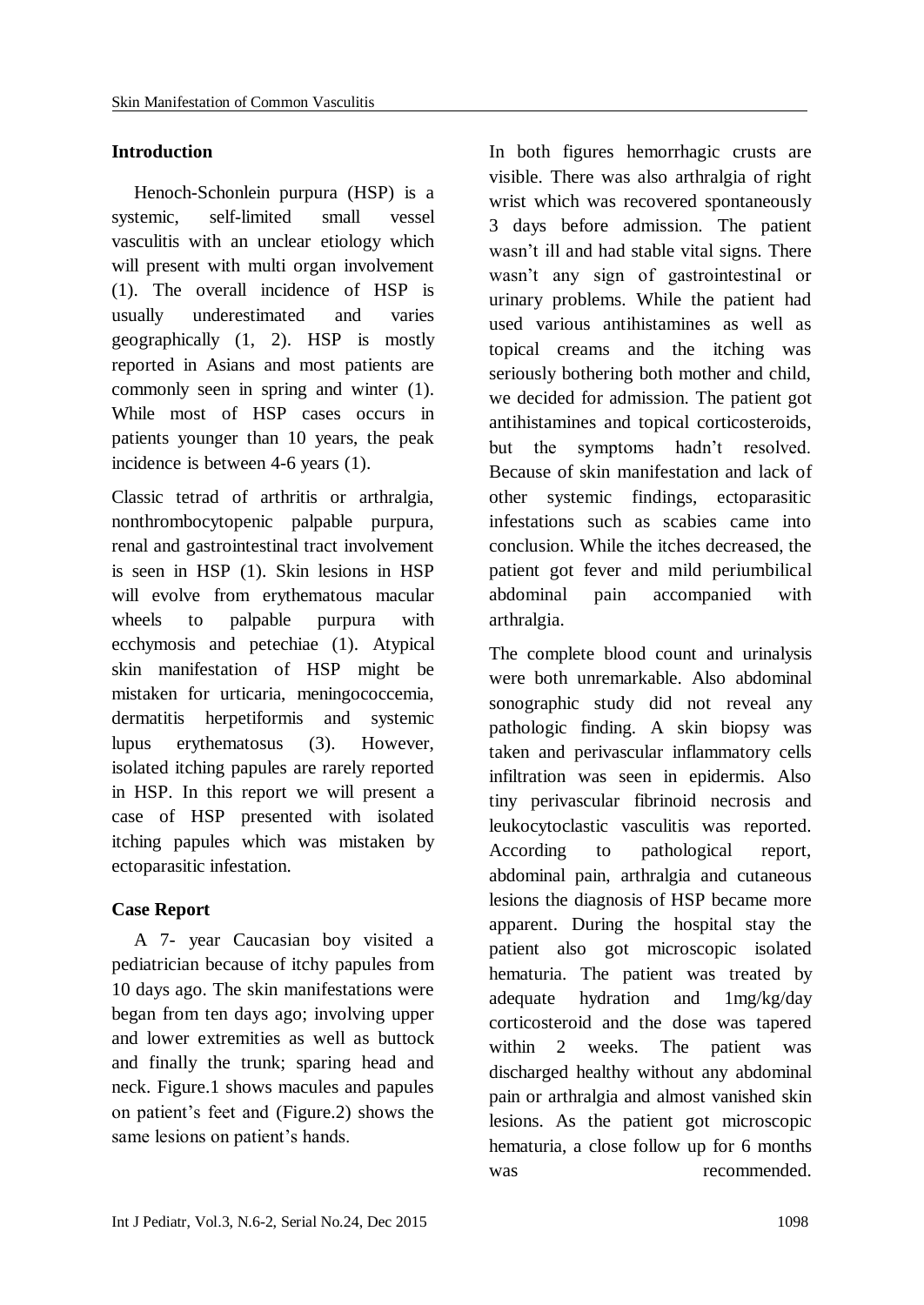

**Fig .1**: Cutaneous manifestations presented as itchy macules, papules and hemorrhagic crusts in lower extremities



**Fig. 2**: Itchy macules, papules and hemorrhagic crusts were also visible in Upper extremities

### **Discussion**

HSP is the most common vasculitis of childhood[\(3\)](#page-4-0). There are various etiologies reported for HSP. Autoimmune

mechanisms, viral and bacterial infections, as well as drugs and vaccinations are reported as possible causes[\(1\)](#page-3-0). Our patient didn't have any remarkable history of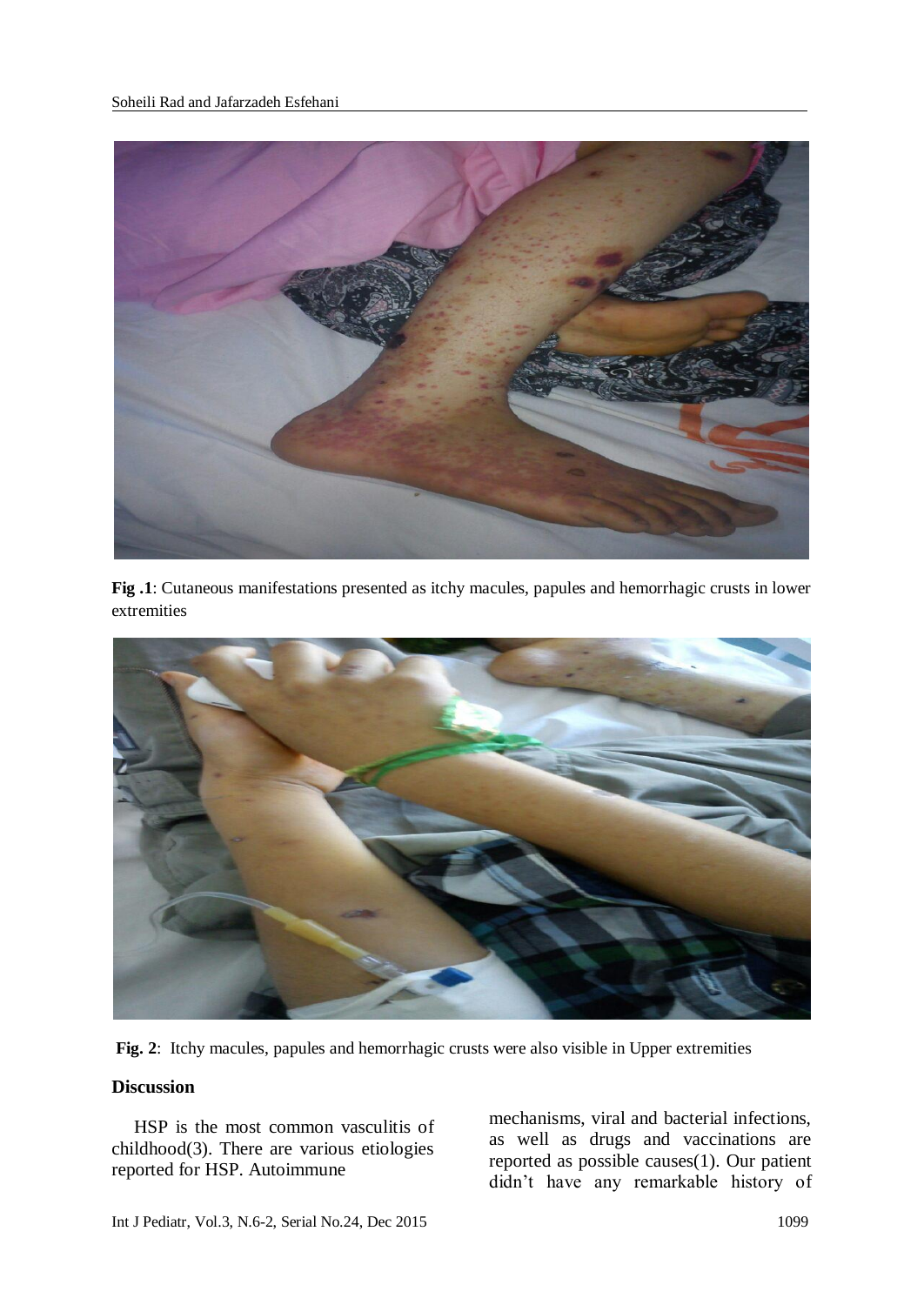previous infection or either vaccination. Non thrombocytopenic palpable purpura with involvement of joints, kidney or gastrointestinal tract may take HSP into consideration[\(1\)](#page-3-0). However, not all of these findings are always presented in an ordinary manner. Classical skin involvement is seen in half of patients and can be urticarial, hemorrhagic or even ecchymotic as well as palpable purpura [\(4\)](#page-4-1). Half of the patients may have palpable purpura persist up to 10 days and rarely there might be dermal scarring, ulceration or hemorrhagic bullae[\(1\)](#page-3-0).

The cutaneous manifestations are often symmetric and seen in pressure dependent areas[\(5\)](#page-4-2). These various cutaneous findings regardless of other organ involvement might be mistaken with other medical conditions such as urticaria, meningococcemia, dermatitis herpetiformis and systemic lupus erythematosus[\(3\)](#page-4-0). While scabies is a common ectoparasitic infestations in our region which usually present with itching [\(6\)](#page-4-3) and there isn't any report of HSP presented with itching, we suggest that ectoparasitic infestations such as scabies can also be a differential diagnosis of HSP. Identifying scabies mite is challenging even for experienced clinical staffs and negative results can't roll out the infestation [\(7\)](#page-4-4). There are other rare cases of HSP with especial cutaneous findings. Penile skin involvement as erythema, edema, ecchymosis or even induration is also reported in HSP[\(8\)](#page-4-5). Hemorrhagic vesicle bullous lesions are another rare cutaneous presentation of pediatric HSP[\(9\)](#page-4-6). Calf swelling and orchitis are two other uncommon findings[\(10\)](#page-4-7). Abdominal wall and labial edema is also reported as complications[\(11\)](#page-4-8) and Koebner phenomenon can rarely be seen in HSP[\(12\)](#page-4-9). In suspicious cases with atypical or incomplete lesions, skin biopsy is indicated[\(13\)](#page-4-10). Immune complexes will deposit in vessel walls, resulting in neutrophil accumulation and inflammation[\(1\)](#page-3-0).

Skin biopsy shows leukocytoclastic vasculitis and perivascular infiltration of mononuclear and polymorph cells[\(14\)](#page-4-11). Haematoxylin and eosin stains will demonstrate classic leukocytoclastic vasculitis with Immunoglobulin A (IgA) depositions[\(5\)](#page-4-2). The diagnosis will be confirmed by immunofluorescence study[\(5\)](#page-4-2). IgA deposit at vessels is especially useful in diagnosing atypical forms of HSP[\(13\)](#page-4-10). The management is often supportive and can be managed as outpatients with adequate pain relief and prevent dehydration[\(5\)](#page-4-2). Nonsteroidal antiinflammatory drugs are used for treating arthralgia and systemic corticosteroids can help in reducing abdominal symptoms and arthritis[\(3\)](#page-4-0).

### **Conclusion**

HSP can manifest with verity of cutaneous manifestations. When presenting only with cutaneous finding, making a successful diagnosis can be difficult. It's important to think about HSP in pediatric cases presented with itching papules while also considering more common medical conditions such as scabies or other infestation in a healthy child.

# **Conflict of Interest:** None.

### **Acknowledgment:** None.

# **References**

<span id="page-3-0"></span>1. Sohagia AB, Gunturu SG, Tong TR, Hertan HI. Henoch-Schonlein Purpura—A Case Report and Review of the Literature. Gastroenterology Research and Practice. 2010;2010.

<span id="page-3-1"></span>2. Roberts PF, Waller TA, Brinker TM, Riffe IZ, Sayre JW, Bratton RL. Henoch-Schonlein purpura: a review article. Southern medical journal 2007;100(8):821-4.